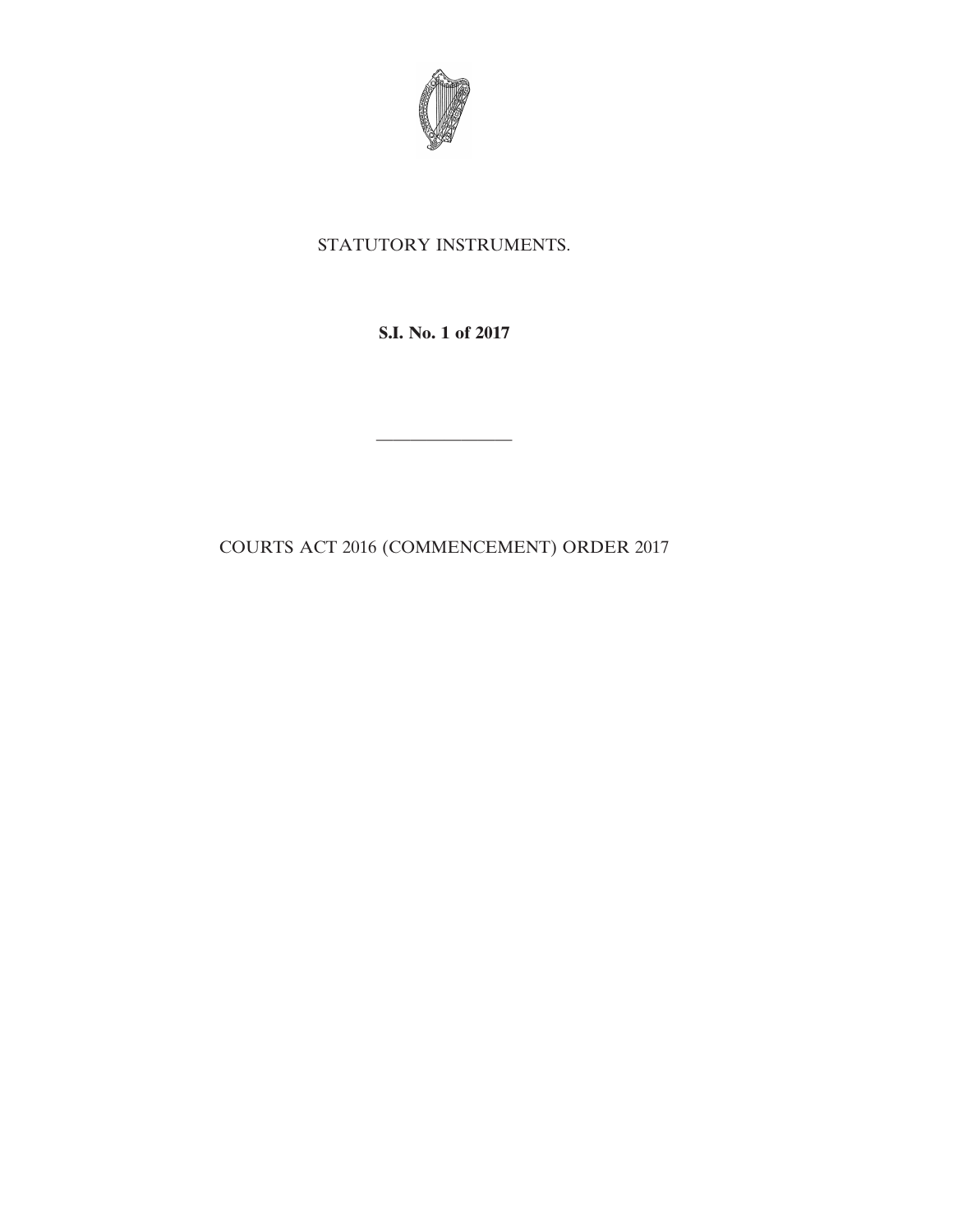COURTS ACT 2016 (COMMENCEMENT) ORDER 2017

I, FRANCES FITZGERALD, Minister for Justice and Equality, in exercise of the powers conferred on me by section 2(4) of the Courts Act 2016 (No. 22 of 2016), hereby order as follows:

1. This Order may be cited as the Courts Act 2016 (Commencement) Order 2017.

2. The 11th day of January 2017 is appointed as the day on which section 2 of the Courts Act 2016 (No. 22 of 2016) shall come into operation.



GIVEN under my Official Seal, 6 January 2017.

> FRANCES FITZGERALD, Minister for Justice and Equality.

*Notice of the making of this Statutory Instrument was published in "Iris Oifigiúil" of* 13*th January*, 2017.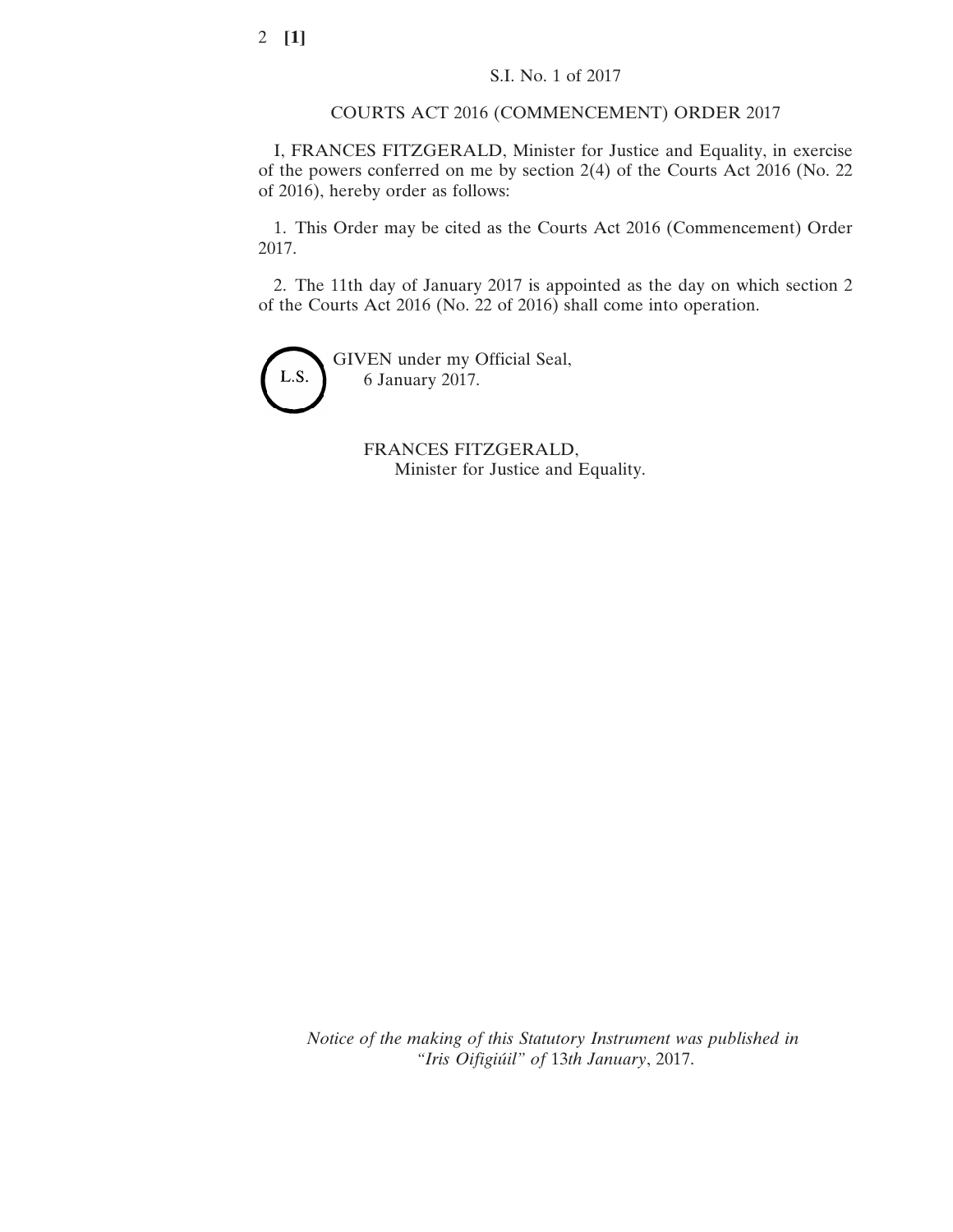## EXPLANATORY NOTE

*(This note is not part of the Instrument and does not purport to be a legal interpretation.)*

This Order appoints 11 January, 2017 as the date on which section 2 of the Courts Act 2016 comes into operation.